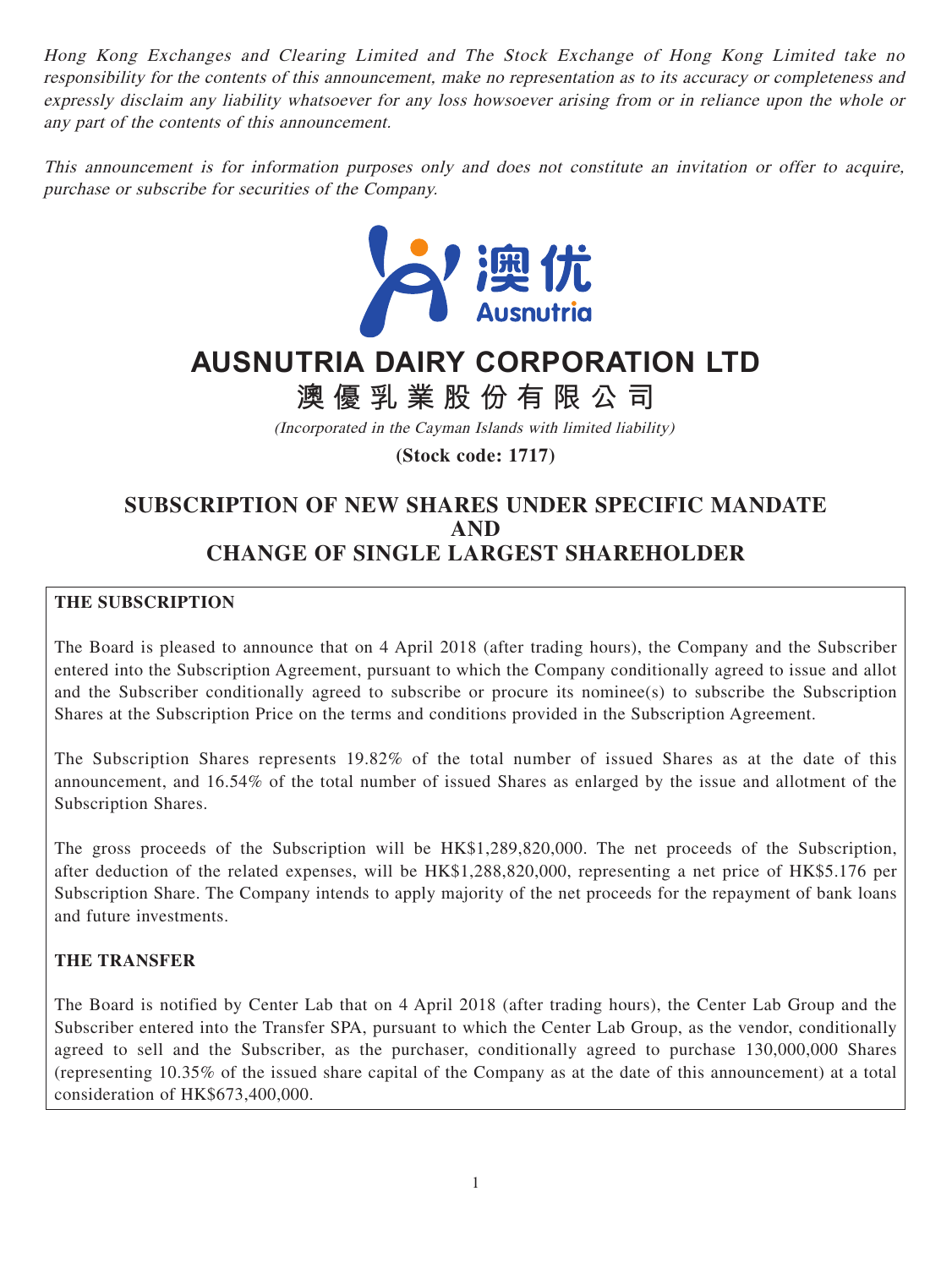## **CHANGE OF SINGLE LARGEST SHAREHOLDER**

Immediately before completion of the Subscription and the Transfer, the Subscriber did not own any Shares. Upon completion of the Subscription and the Transfer, the Subscriber will be interested in 379,000,000 Shares, representing 25.18% of the then issued share capital of the Company. The Subscriber will become a substantial Shareholder and the single largest Shareholder upon completion of the Subscription and the Transfer.

## **GENERAL**

The Subscription is subject to the Shareholders' approval. The Subscription Shares will be issued and allotted under the Specific Mandate to be approved by the Shareholders at the EGM.

Application will be made by the Company to the Listing Committee of the Stock Exchange for the listing of and permission to deal in the Subscription Shares.

**Completion of the Subscription is subject to fulfillment of the conditions precedent set out in the Subscription Agreement and the Subscription may or not may proceed. Shareholders and potential investors are advised to exercise caution when dealing in the Shares.**

## **EGM**

An EGM will be convened and held for, among other things, the Shareholders to consider and, if thought fit, to approve, among other things, (i) the Subscription Agreement and the transactions contemplated thereunder; and (ii) the granting of the Specific Mandate to issue and allot the Subscription Shares.

The Center Lab Group, which in aggregate holds 505,931,772 Shares as at the date of this announcement (representing approximately 40.28% of the total number of issued Shares), will abstain from voting on the resolution(s) to approve the Subscription Agreement and the transactions contemplated thereunder at the EGM. Saved as disclosed above, to the best of the knowledge, information and belief of the Directors, no Shareholder has a material interest in the transactions contemplated under the Subscription Agreement and is required to abstain from voting on the resolution(s) to approve the Subscription Agreement and the transactions contemplated thereunder at the EGM.

A circular containing, among other things, (i) further details of the Subscription; and (ii) a notice convening the EGM, will be despatched to the Shareholders as soon as practicable in accordance with the Listing Rules. As additional time is required by the Company for the preparation of certain information for inclusion in the circular, it is expected that the circular will be despatched to the Shareholders on or before 29 June 2018.

## **THE SUBSCRIPTION**

The Board is pleased to announce that on 4 April 2018 (after trading hours), the Company and the Subscriber entered into the Subscription Agreement, pursuant to which the Company conditionally agreed to issue and allot, and the Subscriber conditionally agreed to subscribe or procure its nominee(s) to subscribe the Subscription Shares at the Subscription Price on the terms and conditions provided in the Subscription Agreement.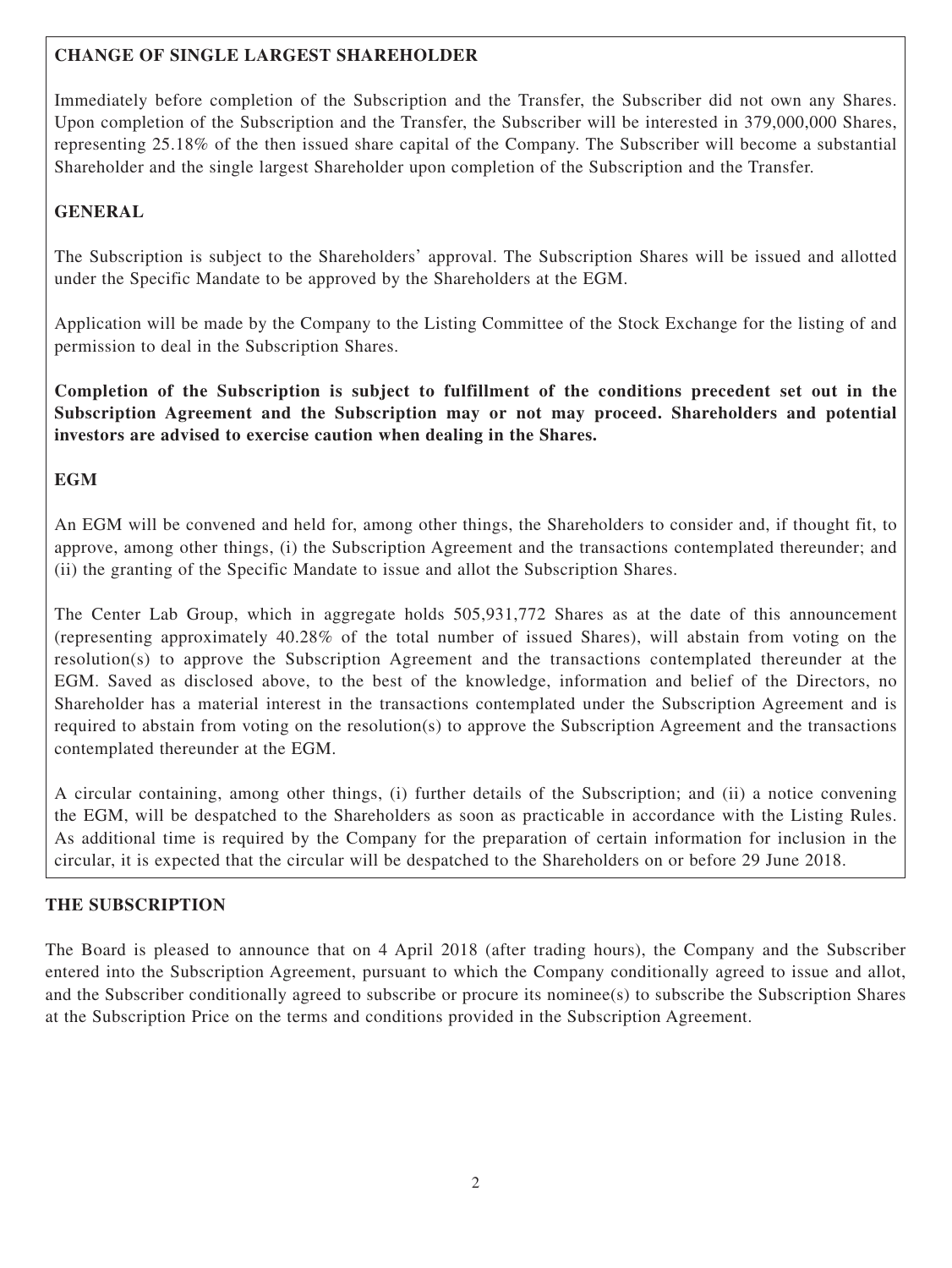#### **Subscription Agreement**

Principal terms of the Subscription Agreement are set out below:

Date : 4 April 2018 (after trading hours)

Parties : (i) the Company, being the issuer; and

(ii) CITIC Agri Fund Management Co., Ltd.(中信農業產業基金管理有限公司)or its nominee(s), being the Subscriber

To the best of the Directors' knowledge, information and belief having made all reasonable enquiries, the Subscriber and its ultimate beneficial owner(s) are independent from the Company.

#### **Subscription Shares**

As at the date of this announcement, the Company has 1,256,061,530 Shares in issue. Assuming there will be no change in the total number of issued Shares between the date of this announcement and the issue and allotment of the Subscription Shares, 249,000,000 Subscription Shares represents:

- (i) 19.82% of the total number of issued Shares as at the date of this announcement; and
- (ii) 16.54% of the total number of issued Shares as enlarged by the issue and allotment of the Subscription Shares.

The aggregate nominal value of the Subscription Shares is HK\$24,900,000.

#### **Subscription Price**

The Subscription Price of HK\$5.18 per Subscription Share represents:

- (i) a discount of approximately 20.67% to the closing price of HK\$6.53 per Share as quoted on the Stock Exchange on the date of this announcement;
- (ii) a discount of approximately 17.91% to the average closing price of approximately HK\$6.31 per Share as quoted on the Stock Exchange for the last five consecutive trading days up to and including the date of this announcement; and
- (iii) a discount of approximately 15.50% to the average closing price of approximately HK\$6.13 per Share as quoted on the Stock Exchange for the last ten consecutive trading days up to and including the date of this announcement.

The Subscription Price was determined after arm's length negotiations between the Company and the Subscriber with reference to the recent market price of the Shares. The Board considers that the terms of the Subscription Agreement (including the Subscription Price) are fair and reasonable, on normal commercial terms and in the interests of the Company and the Shareholders as a whole.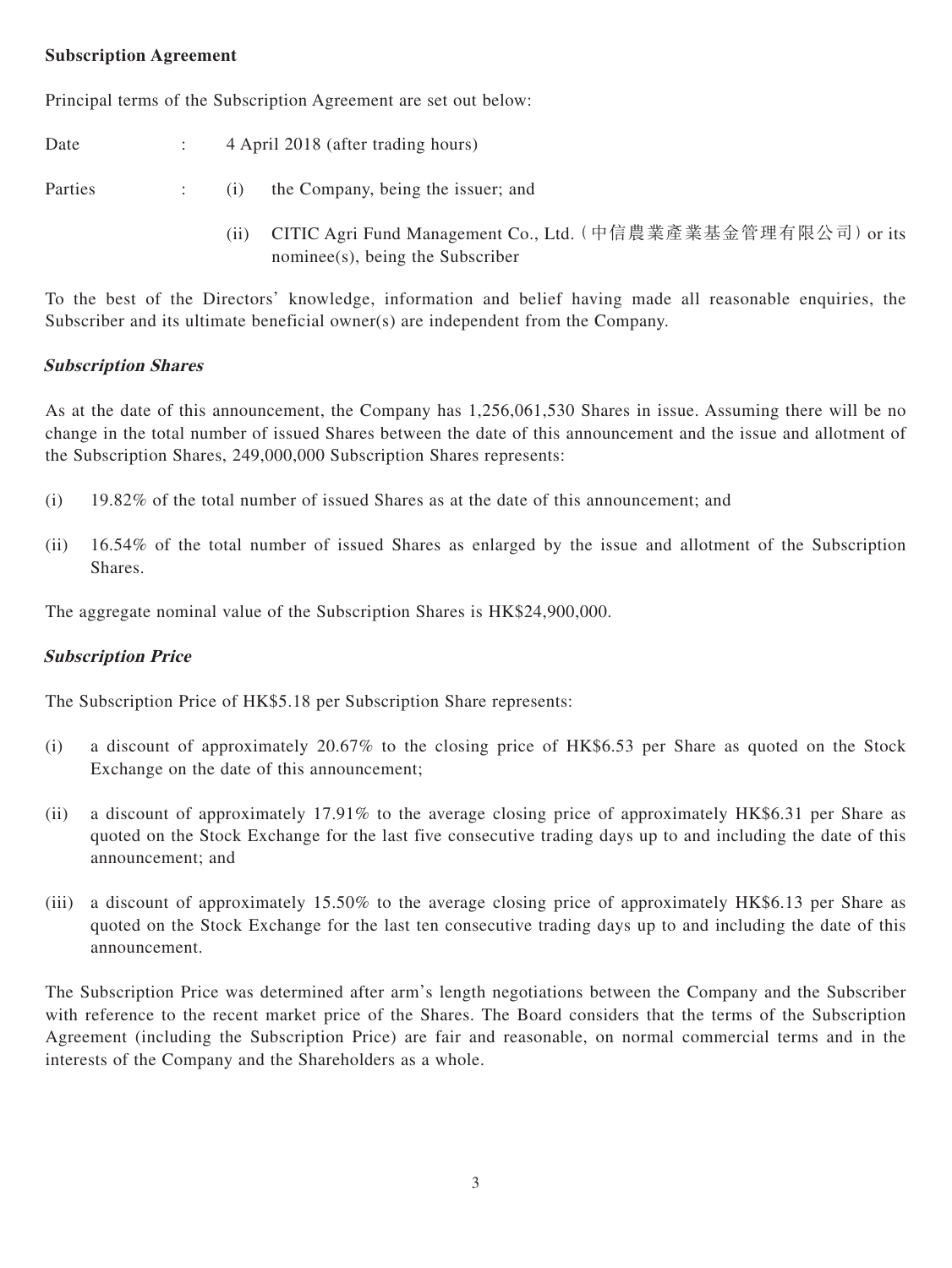#### **Conditions precedent**

Completion of the Subscription shall be conditional upon the fulfilment of the following conditions:

- (i) the Subscriber having been satisfied with the results of such enquiries, investigations and due diligence reviews of the business, affairs, operations and financial position of the Group by the Subscriber or any of its officers, employees, agents, professional advisers or other agents as the Subscriber in its discretion deems necessary, desirable or appropriate to undertake;
- (ii) all the authorisations, approvals, consents, waivers and permits of the relevant authorities of the relevant jurisdictions which are necessary to give effect to the Subscription Agreement and the Subscription as required by all laws or regulations applicable to the Subscriber having been granted, received and obtained, including without limitation approvals to be issued by the State Administration for Foreign Exchange, the Ministry of Commerce and the National Development and Reform Commission in the PRC;
- (iii) the Listing Committee of the Stock Exchange having granted and having not withdrawn the listing of and permission to deal in the Subscription Shares;
- (iv) the approvals of the relevant investment approval bodies of the Subscriber approving the Subscription and the execution and performance of the Subscription Agreement having been obtained;
- (v) there shall not been any material adverse change (or effect) in the financial, business or trading position of the Group immediately before completion of the Subscription;
- (vi) the warranties of the Company pursuant to the Subscription Agreement remain true and accurate immediately before completion of the Subscription; and
- (vii) the Shareholders (other than those who are required to abstain from voting under the Listing Rules) approving at the EGM for the entering into, execution, delivery and performance of the Subscription Agreement and the transactions contemplated thereunder, including without limitation the issue and allotment of the Subscription Shares to the Subscriber, and giving any other approvals or notifications as may be required under the Listing Rules and other applicable laws.

None of the parties shall have the right to waive any of the conditions (ii), (iii), (iv) and (vii) set out above. The Subscriber may in its absolute discretion at any time before completion of the Subscription waive the conditions (i), (v) and (vi) by notice to the Company and such waiver may be subject to such terms and conditions as may be agreed between the Subscriber and the Company in writing.

If the above conditions remain unsatisfied or are not waived (other than conditions (ii), (iii), (iv) and (vii), which cannot be waived) on or before the Long Stop Date, the Subscription Agreement shall automatically terminate with immediate effect. And each party's rights and obligation shall cease immediately on termination. Such termination shall not affect the rights and obligations of the parties existing before termination.

As at the date of this announcement, none of the above conditions have been fulfilled.

**Completion of the Subscription is subject to fulfillment of the conditions set out in the Subscription Agreement, the Subscription may or may not proceed. Shareholders and potential investors are advised to exercise caution when dealing in the Shares.**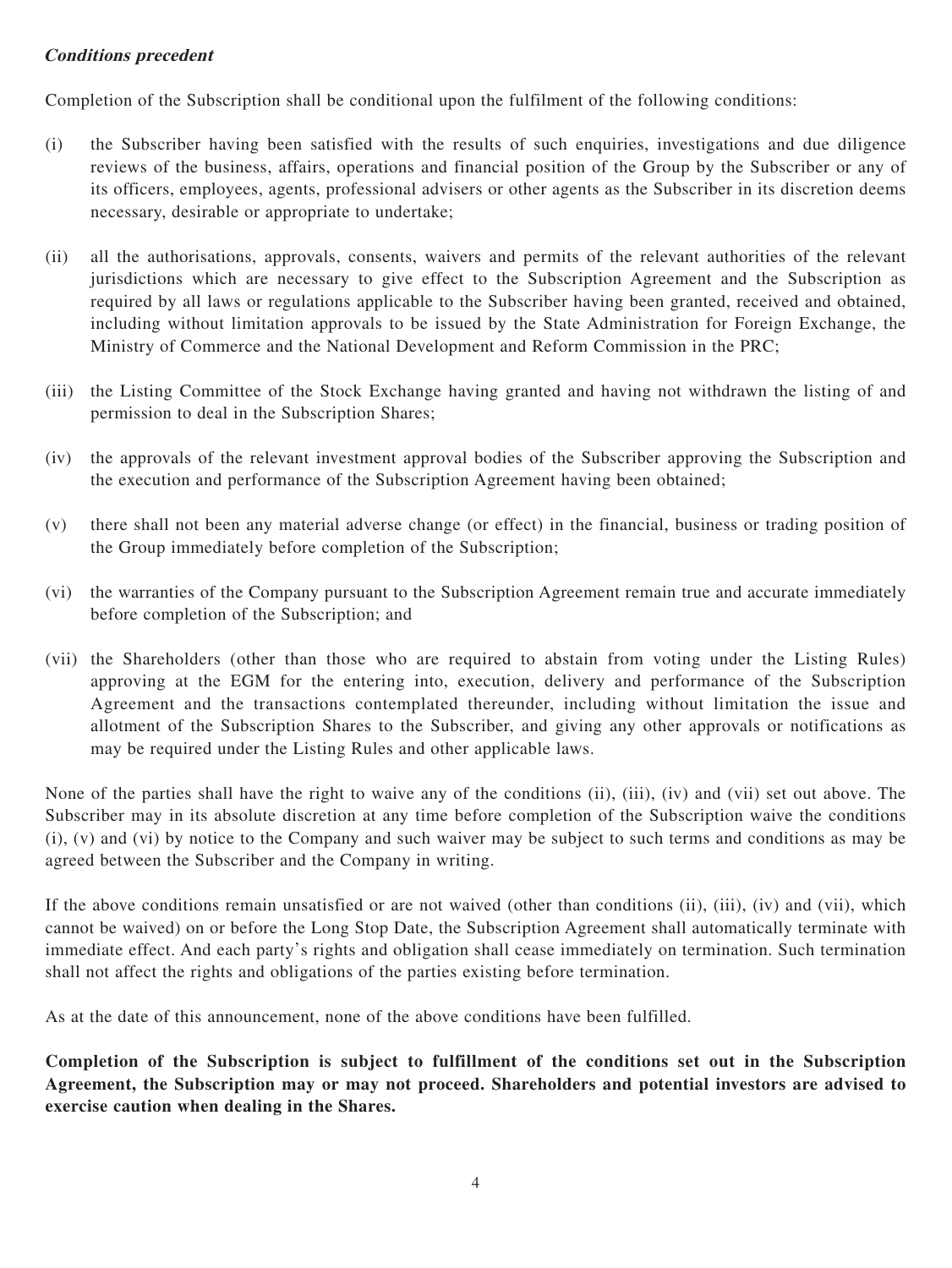## **Completion**

Completion shall take place on the fifth Business Day following the due fulfilment (or waiver if applicable) of the conditions (save for the conditions (v) and (vi) set out in the paragraphs headed "The Subscription – Subscription Agreement – Conditions precedent" above, which shall be fulfilled on the date of completion of the Subscription) or such other date or place as the parties to the Subscription Agreement shall agree.

#### **Mandate for the issue of the Subscription Shares**

The Subscription is subject to the Shareholders' approval. The Subscription Shares will be issued and allotted under the Specific Mandate to be approved by the Shareholders at the EGM.

Application will be made by the Company to the Listing Committee of the Stock Exchange for the listing of and permission to deal in the Subscription Shares.

#### **Ranking of the Subscription Shares**

The Subscription Shares will be issued free from all Encumbrances together with all rights attaching to them, including the right to receive all dividends declared and will rank pari passu with all other issued Shares in all respects as at the date of issue.

#### **Reasons for and benefits of the Subscription**

The Board considers the Subscription will enlarge the shareholder base and significantly strengthen the shareholder profile of the Company by introducing a reputable investor, namely, the Subscriber, which was a professional investment institution jointly established by CITIC Agriculture Investment Co. Ltd and a number of other sound companies established in the PRC. CITIC Agriculture Investment Co. Ltd is wholly-owned by CITIC Group Corporation Ltd. It is expected that the Company will be benefited from the investment opportunities available to CITIC Group Corporation Ltd., which is a large state-owned conglomerate established in the PRC, after the Subscriber becoming the Company's Shareholders.

The Board also considers that the Subscription offers a good opportunity to raise additional funds to strengthen the financial position and broaden the capital base of the Group so as to facilitate its future development. The Board considers that the terms of the Subscription Agreement are fair and reasonable, on normal and commercial terms and are in the interests of the Company and the Shareholders as a whole.

The gross proceeds of the Subscription will be HK\$1,289,820,000 and the net proceeds of the Subscription, after deduction of the related expenses, will be HK\$1,288,820,000, representing a net price of HK\$5.176 per Subscription Share. The Company intends to apply majority of the net proceeds for the repayment of bank loans and future investments.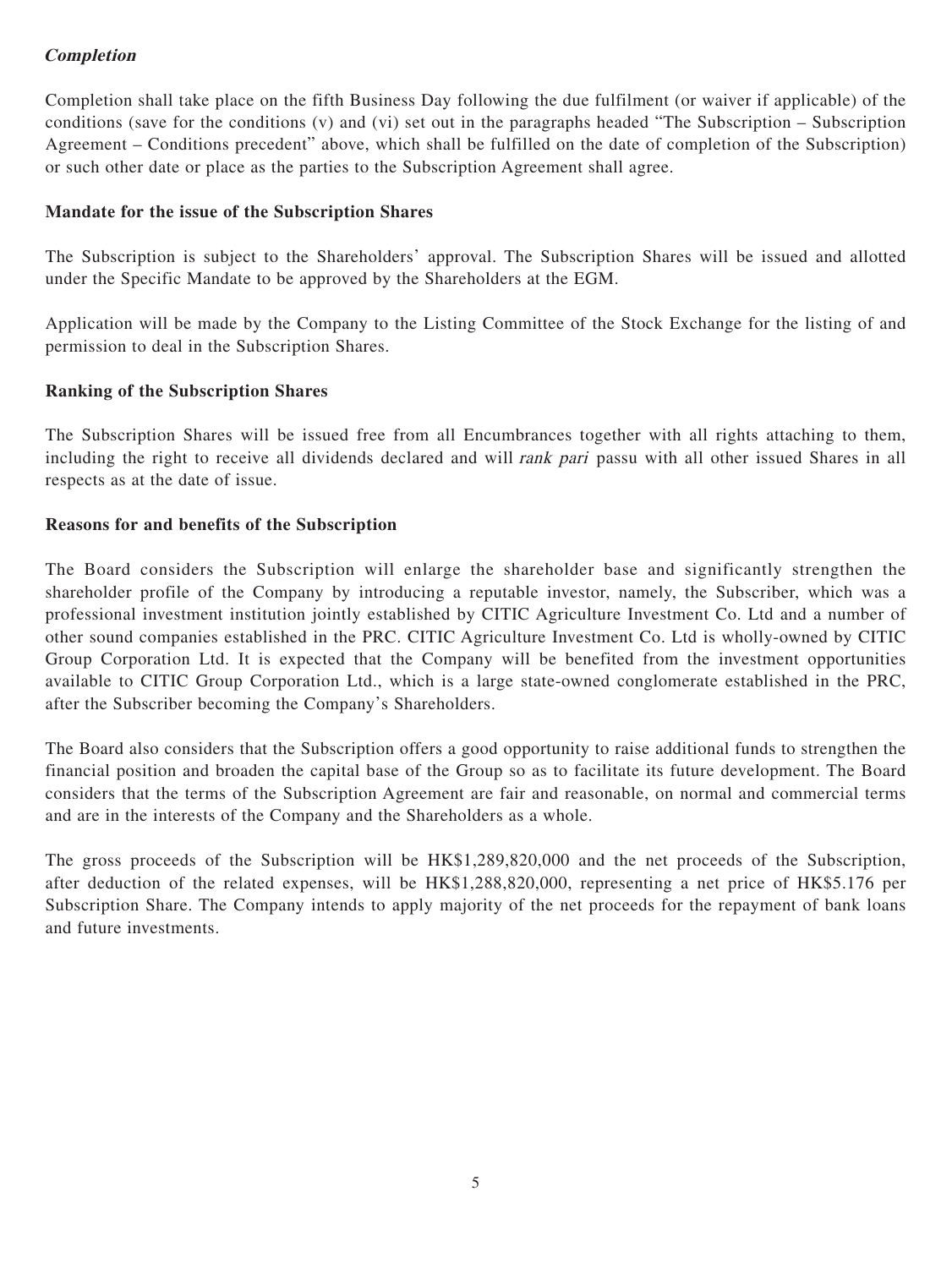#### **THE TRANSFER**

The Board is notified by Center Lab that on 4 April 2018 (after trading hours), the Center Lab Group and the Subscriber entered into the Transfer SPA, pursuant to which the Center Lab Group, as the vendor, conditionally agreed to sell and the Subscriber, as the purchaser, conditionally agreed to purchase 130,000,000 Shares (representing approximately 10.35% of the issued share capital of the Company as at the date of this announcement) at a total consideration of HK\$673,400,000. Pursuant to the Transfer SPA, completion of the Transfer is conditional upon completion of the Subscription.

The Board is also notified that both the Center Lab Group and the Subscriber have agreed that upon completion of the Transfer, the Subscriber is entitled by notice in writing to the Company to require the nomination of over onethird of the Board.

#### **CHANGE OF SINGLE LARGEST SHAREHOLDER**

Immediately before completion of the Subscription and the Transfer, the Subscriber did not own any Shares. Upon completion of the Subscription and the Transfer, the Subscriber will be interested in 379,000,000 Shares, representing 25.18% of the then issued share capital of the Company. The Subscriber will become a substantial Shareholder and the single largest Shareholder upon completion of the Subscription and the Transfer.

#### **SHAREHOLDING STRUCTURE OF THE COMPANY**

Set out below is the shareholding structure of the Company (i) as at the date of this announcement; (ii) upon completion of the Subscription; and (iii) upon completion of the Subscription and the Transfer:

|                                        |        |                                                    |        | Immediately upon completion             |        |
|----------------------------------------|--------|----------------------------------------------------|--------|-----------------------------------------|--------|
| As at the date of<br>this announcement |        | Immediately upon completion<br>of the Subscription |        | of the Subscription and<br>the Transfer |        |
|                                        |        |                                                    |        |                                         |        |
|                                        |        | 249,000,000                                        | 16.54  | 379,000,000                             | 25.18  |
| 505,931,772                            | 40.28  | 505,931,772                                        | 33.62  | 375,931,772                             | 24.98  |
| 162,605,230                            | 12.95  | 162,605,230                                        | 10.80  | 162,605,230                             | 10.80  |
| 106.939.085                            | 8.51   | 106,939,085                                        | 7.11   | 106.939.085                             | 7.11   |
| 480,585,443                            | 38.26  | 480,585,443                                        | 31.93  | 480,585,443                             | 31.93  |
| 1.256.061.530                          | 100.00 | 1.505.061.530                                      | 100.00 | 1.505.061.530                           | 100.00 |
|                                        |        |                                                    |        |                                         |        |

Notes:

- 1. As at the date of this announcement, Center Lab beneficially owns 361,738,129 Shares. Both BioEngine Capital Inc. and BioEngine Technology Development Inc., which hold 123,355,375 Shares and 20,838,268 Shares respectively, are non-wholly-owned subsidiaries of Center Lab. Accordingly, Center Lab is deemed to be interested in a total of 505,931,772 Shares.
- 2. As at the date of this announcement, Mr. Bartle van der Meer beneficially owns 400,000 Shares. Dutch Dairy Investments HK Limited, which holds 162,205,230 Shares, is wholly-owned by Dutch Dairy Investments B.V.. Dutch Dairy Investments B.V. is owned as to 50.00% by Fan Deming B.V., which is wholly-owned by Mr. Bartle van der Meer. Accordingly, Mr. Bartle van der Meer is deemed to be interested in a total of 162,605,230 Shares under the SFO.
- 3. As at the date of this announcement, Mr. Yan Weibin beneficially owns 400,000 Shares. Ausnutria Holding Co. Ltd., which holds 106,539,085 Shares, is wholly-owned by Mr. Yan Weibin. Accordingly, Mr. Yan Weibin is deemed to be interested in 106,939,085 Shares under the SFO.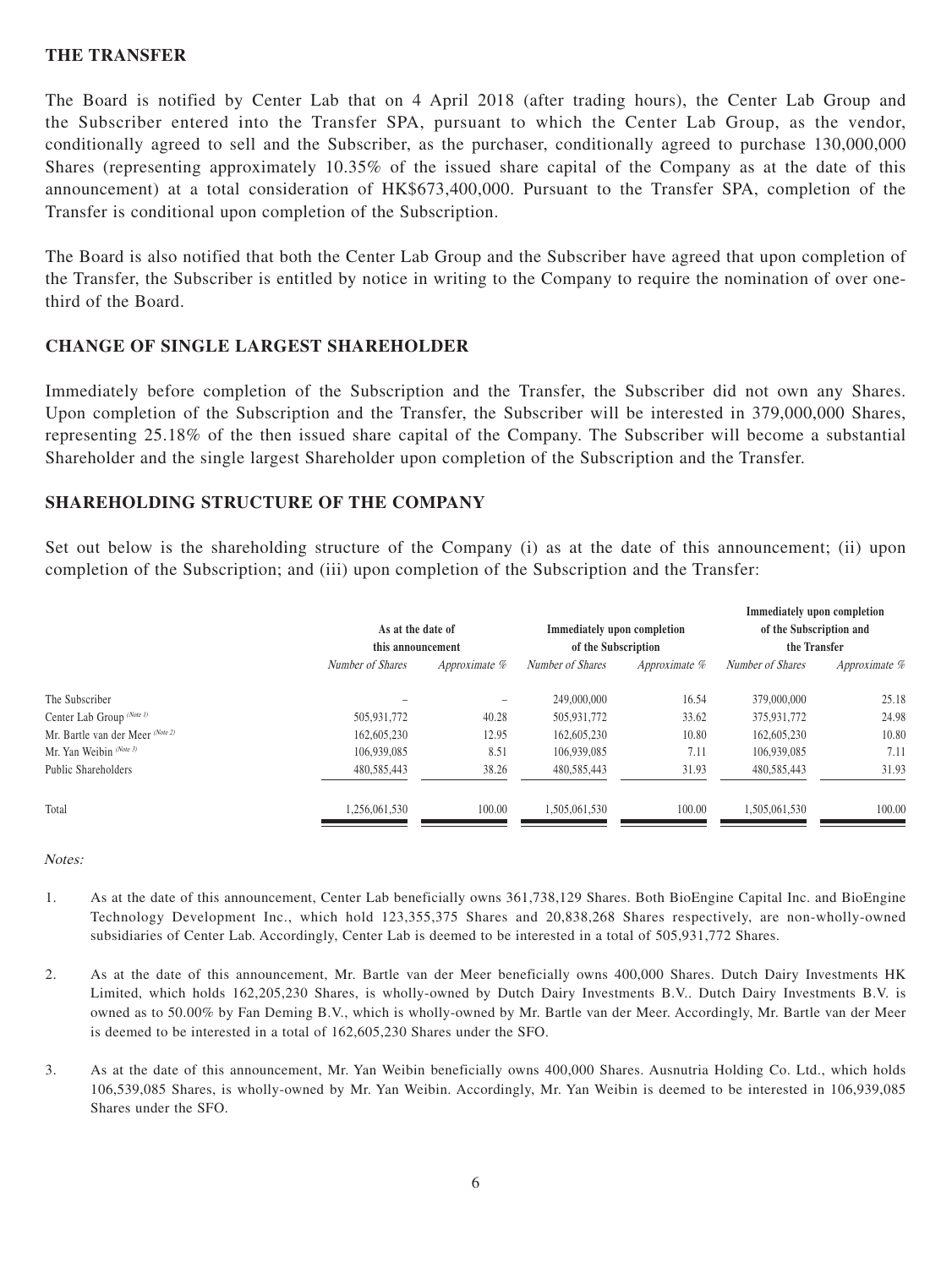#### **INFORMATION OF THE GROUP AND THE SUBSCRIBER**

#### **The Group**

The Company acts as an investment holding company of the Group. The Group is principally engaged in (i) the dairy industry with activities ranging from research and development, milk collection, processing, production, packaging, marketing and distribution of infant formula and other dairy products to customers in the PRC and other overseas countries; and (ii) research and development, production, marketing and distribution of nutrition products to customers principally located in the PRC, Australia and New Zealand.

#### **The Subscriber**

The Subscriber was a professional investment institution jointly established by CITIC Agriculture Investment Co. Ltd.(中信現代農業投資股份有限公司), a wholly-owned subsidiary of CITIC Group Corporation Ltd., and a number of other sound companies established in the PRC. The Subscriber has a large state-owned conglomerate established in the PRC as its shareholder and is principally engaged in investment in agricultural biotechnology and branded consumer products sectors, it is also committed to improve the long-term interests of shareholders of its invested companies.

#### **EQUITY FUND RAISING ACTIVITIES IN THE PAST TWELVE MONTHS**

The Company has not raised any funds by way of issue of Shares in the past twelve months before the date of this announcement.

#### **EGM**

An EGM will be convened and held for, among other things, the Shareholders to consider and, if thought fit, to approve, among other things, (i) the Subscription Agreement and the transactions contemplated thereunder; and (ii) the granting of the Specific Mandate to issue and allot the Subscription Shares.

The Center Lab Group, which in aggregate holds 505,931,772 Shares as at the date of this announcement (representing approximately 40.28% of the total number of issued Shares), will abstain from voting on the resolution(s) to approve the Subscription Agreement and the transactions contemplated thereunder at the EGM. Saved as disclosed above, to the best of the knowledge, information and belief of the Directors, no Shareholder has a material interest in the transactions contemplated under the Subscription Agreement and is required to abstain from voting on the resolution(s) to approve the Subscription Agreement and the transactions contemplated thereunder at the EGM.

A circular containing, among other things, (i) further details of the Subscription; and (ii) a notice convening the EGM, will be despatched to the Shareholders as soon as practicable in accordance with the Listing Rules. As additional time is required by the Company for the preparation of certain information for inclusion in the circular, it is expected that the circular will be despatched to the Shareholders on or before 29 June 2018.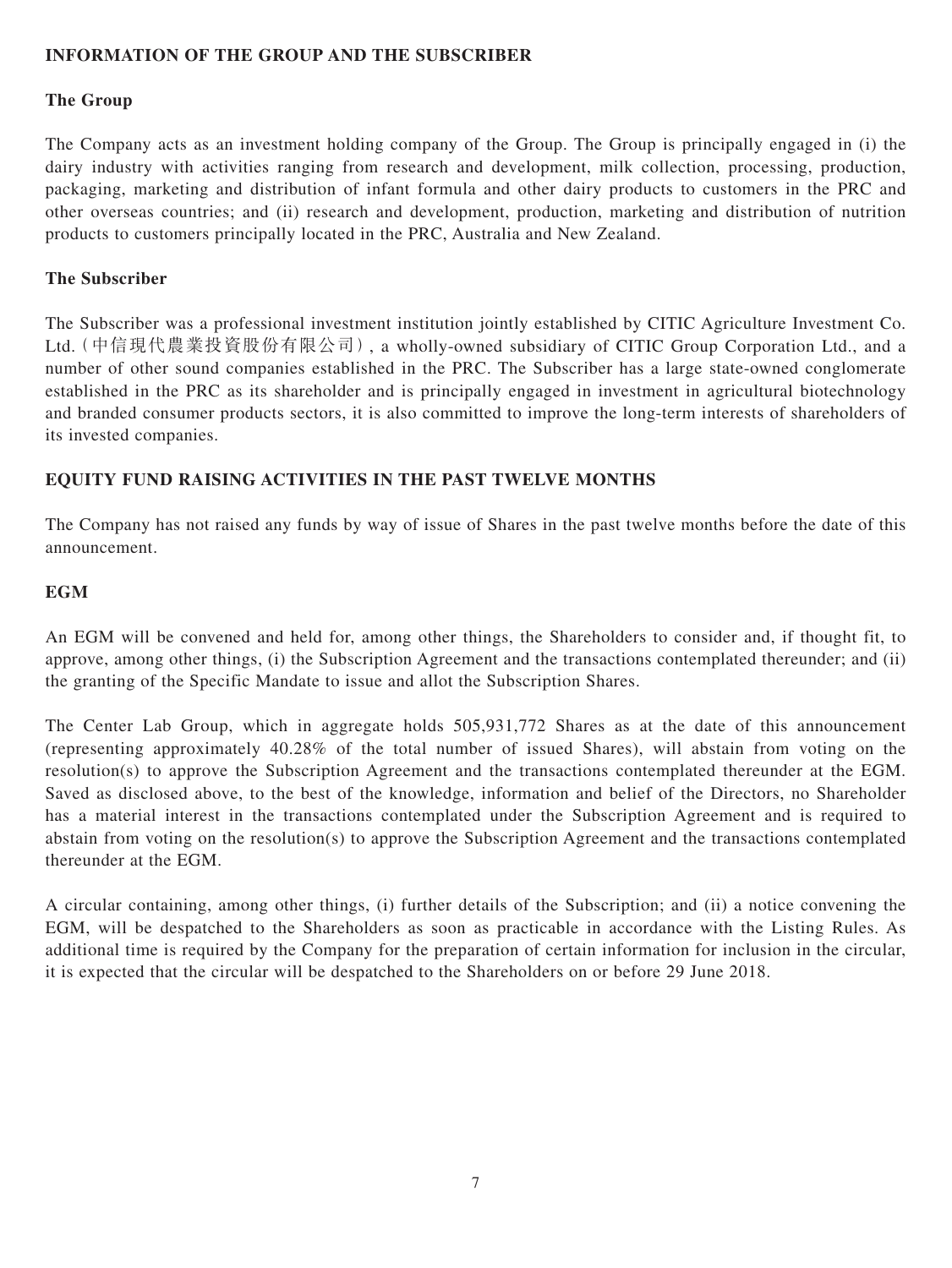# **DEFINITIONS**

Unless otherwise specified, the following terms have the following meanings in this announcement:

| "Board"            | the board of Directors                                                                                                                                                                                                                                                                                                                                                                                                                                                                                                           |
|--------------------|----------------------------------------------------------------------------------------------------------------------------------------------------------------------------------------------------------------------------------------------------------------------------------------------------------------------------------------------------------------------------------------------------------------------------------------------------------------------------------------------------------------------------------|
| "Business Day(s)"  | a day (other than a Saturday or Sunday) on which banks in Hong Kong are<br>generally open for business                                                                                                                                                                                                                                                                                                                                                                                                                           |
| "Center Lab"       | Center Laboratories, Inc., one of the existing substantial shareholders, a<br>company incorporated under the laws of Taiwan with limited liability, the<br>shares of which are listed on the GreTai Securities Market in Taiwan (stock<br>code: 4123)                                                                                                                                                                                                                                                                            |
| "Center Lab Group" | Center Lab and its non-wholly owned subsidiaries, namely BioEngine Capital<br>Inc. and BioEngine Technology Development Inc.                                                                                                                                                                                                                                                                                                                                                                                                     |
| "Company"          | Ausnutria Dairy Corporation Ltd, a company incorporated in the Cayman<br>Islands with limited liability, the shares of which are listed on the Main Board<br>of the Stock Exchange (stock code: 1717)                                                                                                                                                                                                                                                                                                                            |
| " $Directory$ "    | $\text{directory}(s)$ of the Company                                                                                                                                                                                                                                                                                                                                                                                                                                                                                             |
| "EGM"              | an extraordinary general meeting to be convened by the Company to consider<br>and approve the Specific Mandates                                                                                                                                                                                                                                                                                                                                                                                                                  |
| "Encumbrance(s)"   | any mortgage, charge, pledge, lien (otherwise than arising by statute or<br>operation of law), option, restriction, hypothecation, assignment, right of first<br>refusal, right of pre-emption, third-party right or interest, other encumbrance,<br>priority or security interest of any kind, or any other type of preferential<br>arrangement (including, without limitation, a title transfer or retention<br>arrangement) having similar effect, and any agreement or obligation to create<br>or grant any of the aforesaid |
| "Group"            | the Company and its subsidiaries                                                                                                                                                                                                                                                                                                                                                                                                                                                                                                 |
| "Hong Kong"        | the Hong Kong Special Administrative Region of the PRC                                                                                                                                                                                                                                                                                                                                                                                                                                                                           |
| "Listing Rules"    | The Rules Governing the Listing of Securities on the Stock Exchange                                                                                                                                                                                                                                                                                                                                                                                                                                                              |
| "Long Stop Date"   | 4 October 2018, or such other date as may be agreed by the Company and the<br>Subscriber in writing                                                                                                                                                                                                                                                                                                                                                                                                                              |
| "PRC"              | the People's Republic of China and for the purposes of this announcement,<br>excluding Hong Kong, the Macau Special Administrative Region of the PRC<br>and Taiwan                                                                                                                                                                                                                                                                                                                                                               |